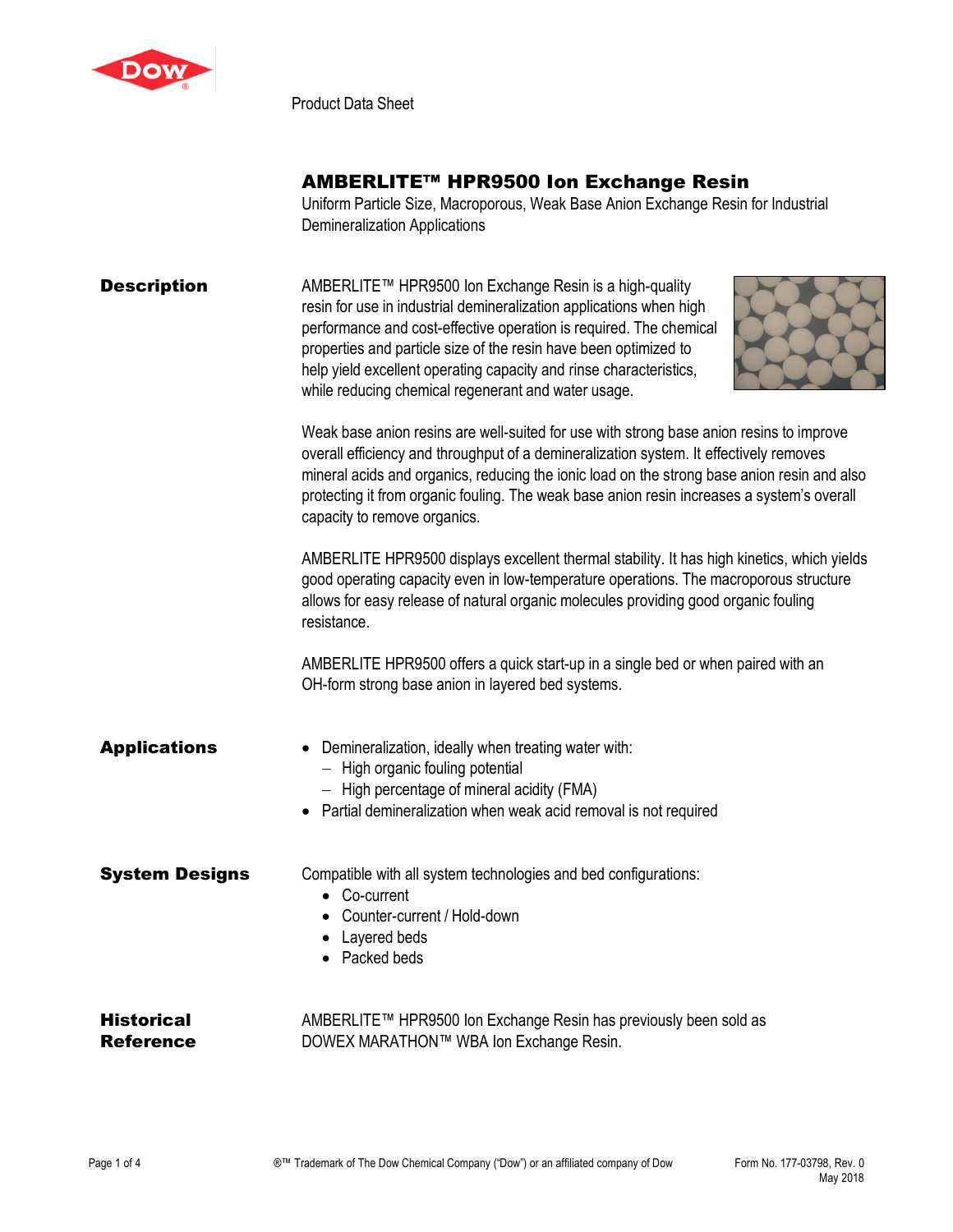## Typical Physical and Chemical Properties\*\*

| <b>Physical Properties</b>      |                                    |
|---------------------------------|------------------------------------|
| Copolymer                       | Styrene-divinylbenzene             |
| Matrix                          | Macroporous                        |
| Type                            | Weak base anion                    |
| <b>Functional Group</b>         | Tertiary amine                     |
| Physical Form                   | Off-white, opaque, spherical beads |
| <b>Chemical Properties</b>      |                                    |
| Ionic Form as Shipped           | Free base (FB)                     |
| <b>Total Exchange Capacity</b>  | $\geq$ 1.3 eq/L (FB form)          |
| <b>Water Retention Capacity</b> | 54.0 - 60.0% (FB form)             |
| <b>Particle Size</b>            |                                    |
| Particle Diameter §             | $550 \pm 50 \,\mu m$               |
| Uniformity Coefficient          | $\leq 1.1$                         |
| $<$ 300 $\mu$ m                 | $\leq 0.2\%$                       |
| $>850 \mu m$                    | $\leq 1.0\%$                       |
| <b>Stability</b>                |                                    |
| <b>Whole Uncracked Beads</b>    | $\geq 95\%$                        |
| Swelling                        | $FB \rightarrow HCl$ : 20%         |
| <b>Density</b>                  |                                    |
| <b>Particle Density</b>         | $1.05$ g/mL                        |
| Shipping Weight                 | 640 g/L                            |

§ For additional particle size information, please refer to the **Particle Size Distribution Cross Reference Chart** (Form No. 177-01775).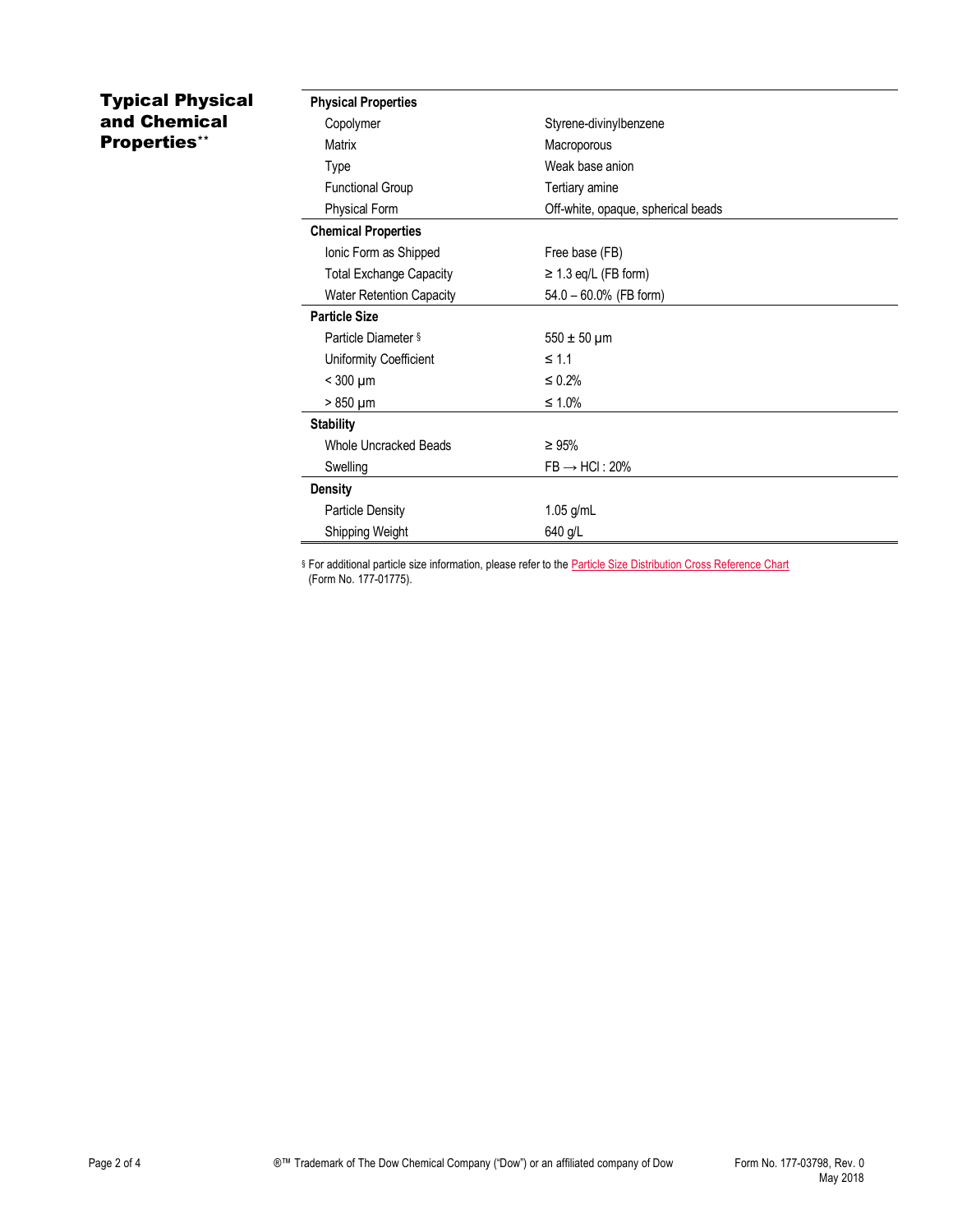| <b>Suggested</b>                           | Temperature Range (FB form)                                                                                                                                                                                                                                                                                                                                              | $5 - 60^{\circ}$ C (41 - 140°F)                                                                                                                                                                                  |  |  |
|--------------------------------------------|--------------------------------------------------------------------------------------------------------------------------------------------------------------------------------------------------------------------------------------------------------------------------------------------------------------------------------------------------------------------------|------------------------------------------------------------------------------------------------------------------------------------------------------------------------------------------------------------------|--|--|
| <b>Operating</b>                           | pH Range                                                                                                                                                                                                                                                                                                                                                                 |                                                                                                                                                                                                                  |  |  |
| <b>Conditions**</b>                        | Service Cycle                                                                                                                                                                                                                                                                                                                                                            | $0 - 6$                                                                                                                                                                                                          |  |  |
|                                            | Stable                                                                                                                                                                                                                                                                                                                                                                   | $0 - 14$                                                                                                                                                                                                         |  |  |
|                                            | For additional information regarding recommended minimum bed depth, operating<br>conditions, and regeneration conditions for separate beds (Form No. 177-03729) in water<br>treatment, please refer to our Tech Fact.                                                                                                                                                    |                                                                                                                                                                                                                  |  |  |
| <b>Hydraulic</b><br><b>Characteristics</b> | Estimated bed expansion of AMBERLITE™ HPR9500 Ion Exchange Resin as a function of<br>backwash flowrate and temperature is shown in Figure 1.<br>Estimated pressure drop for AMBERLITE HPR9500 as a function of service flowrate and<br>temperature is shown in Figure 2. These pressure drop expectations are valid at the start of<br>the service run with clean water. |                                                                                                                                                                                                                  |  |  |
|                                            | Figure 1: Backwash Expansion                                                                                                                                                                                                                                                                                                                                             | <b>Figure 2: Pressure Drop</b>                                                                                                                                                                                   |  |  |
|                                            | Temperature = $10 - 60^{\circ}$ C (50 - 140°F)                                                                                                                                                                                                                                                                                                                           | Temperature = $10 - 60^{\circ}$ C (50 - 140°F)                                                                                                                                                                   |  |  |
|                                            | $gpm/ft^2$<br>$2^{2}$ 20°C 30°C<br>0<br>1<br>$40^{\circ}C$ <sup>4</sup><br>120<br>100<br>% Bed Expansion<br>80<br>60<br>40                                                                                                                                                                                                                                               | $gpm/ft^2$<br>R<br>12<br>16<br>20<br>24<br>50°C<br>1.5<br>6.0<br>60°C<br>5.0<br>$0^{\circ}$ C<br>1.0<br>Pressure Drop<br>4.0<br>bar/m<br>psi/ft<br>$30^{\circ}C$ <sub>3.0</sub><br>0.5<br>$^{50^{\circ}C}_{2.0}$ |  |  |

 $0.0\,$ 

 $\mathbf 0$  $10\,$ 20

 $20\,$ 

 $\mathsf{o}$ 

 $\mathsf{o}$ 

 $\sqrt{2}$ 

 $\sqrt{4}$ 

6<br>m/h<br>Flowrate

 $\bf 8$ 

 $10\,$ 

 $12\,$ 

 $2.0^{\circ}$ C<sub>60°C</sub>  $1.0\,$ 

 $0.0\,$ 

60

50

 $30\,$ 40

m/h<br>Flowrate